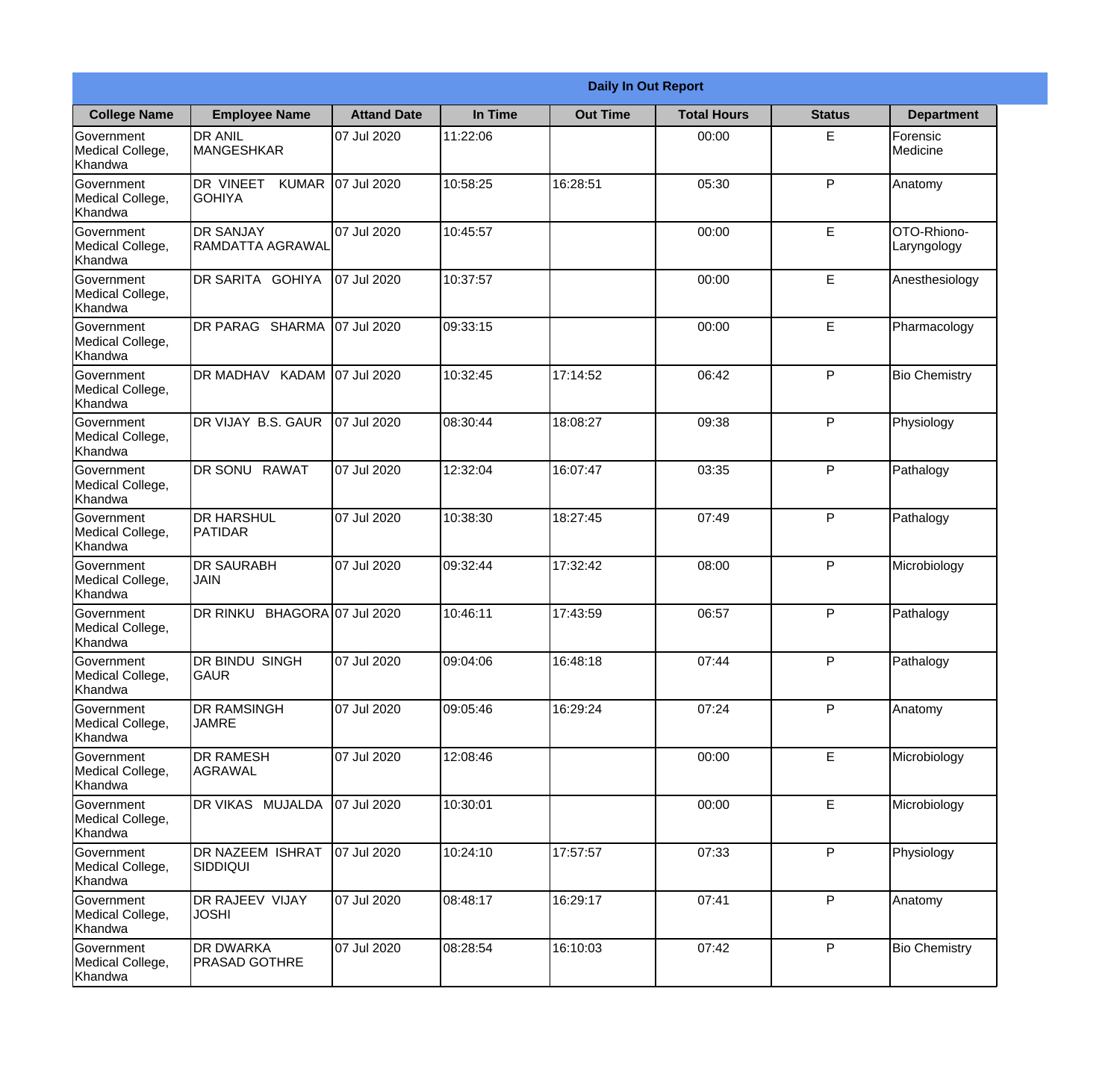| <b>Designation</b>                  | <b>Category</b>     |
|-------------------------------------|---------------------|
| Assistant Professor   Para Clinical |                     |
| Professor                           | Non Clinical        |
| Professor                           | Clinical            |
| Professor                           | Clinical            |
| Professor                           | Para Clinical       |
| Assistant Professor   Non Clinical  |                     |
| Associate Professor Non Clinical    |                     |
| Demonstrator/Tutor   Para Clinical  |                     |
| Assistant Professor   Para Clinical |                     |
| Associate Professor Para Clinical   |                     |
| <b>Assistant Professor</b>          | Para Clinical       |
| Associate Professor Para Clinical   |                     |
| Demonstrator/Tutor   Non Clinical   |                     |
| Assistant Professor   Para Clinical |                     |
| Demonstrator/Tutor   Para Clinical  |                     |
| Professor                           | <b>Non Clinical</b> |
| <b>Assistant Professor</b>          | Non Clinical        |
| Demonstrator/Tutor   Non Clinical   |                     |

## **Daily In Out Report**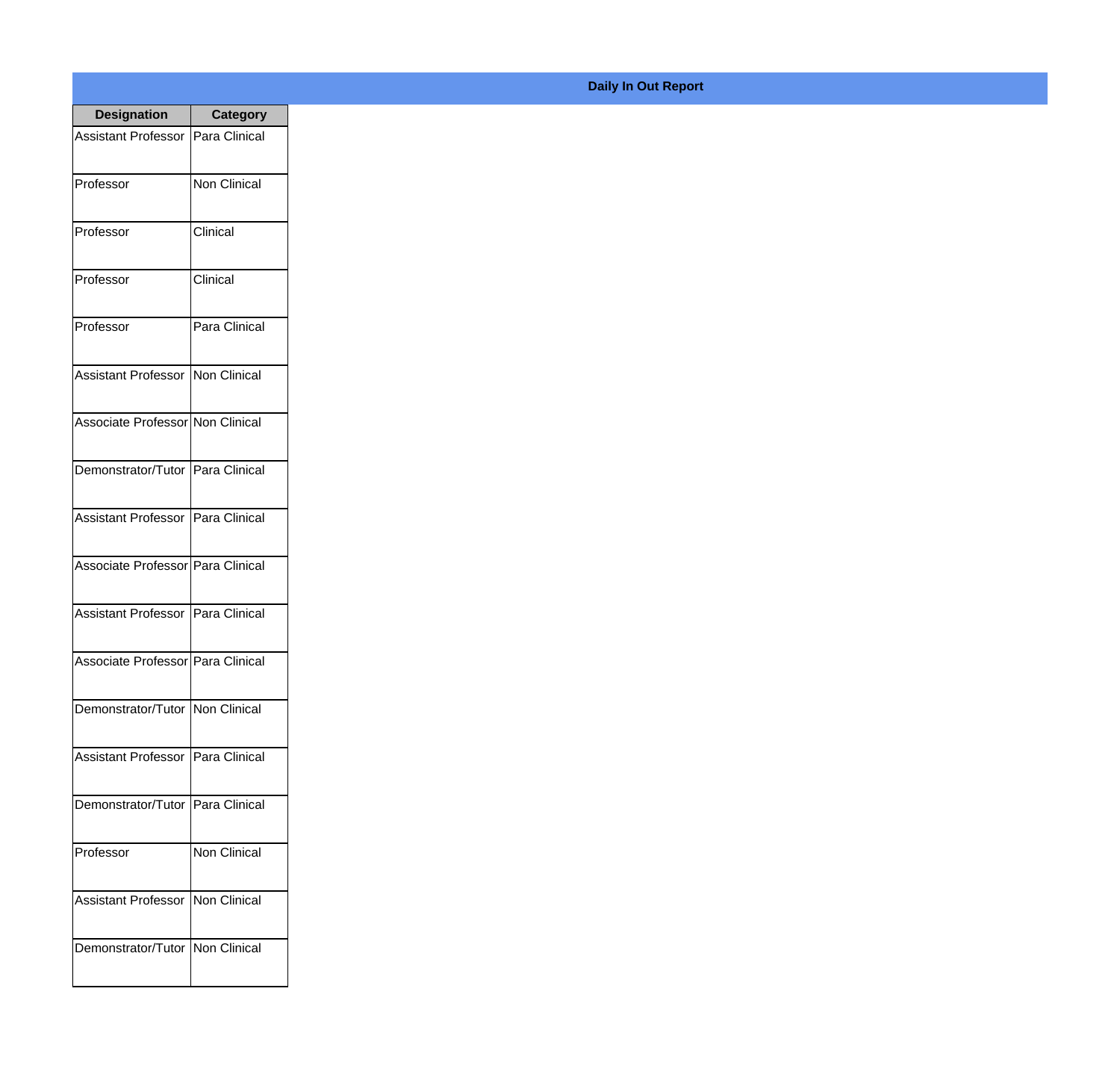|                                                  |                                                       |             |          |          | <b>Daily In Out Report</b> |              |                         |
|--------------------------------------------------|-------------------------------------------------------|-------------|----------|----------|----------------------------|--------------|-------------------------|
| <b>Government</b><br>Medical College,<br>Khandwa | <b>DR SOUMITRA</b><br><b>SETHIA</b>                   | 07 Jul 2020 | 10:44:22 | 17:28:04 | 06:44                      | $\mathsf{P}$ | Community<br>Medicine   |
| Government<br>Medical College,<br>Khandwa        | DR RASHMI YADAV                                       | 07 Jul 2020 | 10:00:08 | 17:11:42 | 07:11                      | P            | Community<br>Medicine   |
| <b>Government</b><br>Medical College,<br>Khandwa | DR LEENA PARIHAR                                      | 07 Jul 2020 | 11:24:15 | 18:09:14 | 06:45                      | P            | Community<br>Medicine   |
| <b>Government</b><br>Medical College,<br>Khandwa | <b>MR PIYUSH KUMAR</b><br><b>MISHRA</b>               | 07 Jul 2020 | 11:23:50 | 18:07:51 | 06:44                      | P            | Community<br>Medicine   |
| Government<br>Medical College,<br>Khandwa        | DR PRAMILA VERMA 07 Jul 2020                          |             | 12:07:49 |          | 00:00                      | E            | Paediatrics             |
| Government<br>Medical College,<br><b>Khandwa</b> | <b>DR MANOJ BALKE</b>                                 | 07 Jul 2020 | 09:59:04 | 18:36:26 | 08:37                      | P            | Ophthalmology           |
| <b>Government</b><br>Medical College,<br>Khandwa | <b>DR RAKESH KUMAR</b><br><b>SHIVHARE</b>             | 07 Jul 2020 | 09:16:23 | 19:34:32 | 10:18                      | P            | Microbiology            |
| <b>Government</b><br>Medical College,<br>Khandwa | <b>DR GARIMA</b><br><b>AGRAWAL VARSHNEY</b>           | 07 Jul 2020 | 11:39:23 |          | 00:00                      | E            | Paediatrics             |
| Government<br>Medical College,<br>Khandwa        | <b>DR SIDDHARTH</b><br><b>BANODE</b>                  | 07 Jul 2020 | 09:10:37 | 16:29:01 | 07:19                      | P            | Pharmacology            |
| <b>Government</b><br>Medical College,<br>Khandwa | <b>DR CHANDNI</b><br>KAROLE                           | 07 Jul 2020 | 10:04:18 | 18:25:43 | 08:21                      | P            | Ophthalmology           |
| <b>Government</b><br>Medical College,<br>Khandwa | <b>DR PRIYA KAPOOR</b><br>KAPOOR                      | 07 Jul 2020 | 10:16:08 | 17:31:40 | 07:15                      | P            | Pathalogy               |
| Government<br>Medical College,<br>Khandwa        | <b>DR SAPNA</b><br><b>MAHESHRAM</b>                   | 07 Jul 2020 | 10:38:15 | 18:05:04 | 07:27                      | P            | Community<br>Medicine   |
| Government<br>Medical College,<br>Khandwa        | <b>DR SEEMA</b><br><b>SUDHAKARRAO</b><br><b>SUTAY</b> | 07 Jul 2020 | 10:52:34 | 17:35:40 | 06:43                      | P            | Forensic<br>Medicine    |
| Government<br>Medical College,<br>Khandwa        | DR RAKESH SINGH<br><b>HAZARI</b>                      | 07 Jul 2020 | 16:30:23 |          | 00:00                      | E            | Pathalogy               |
| Government<br>Medical College,<br>Khandwa        | <b>DR ANANT</b><br><b>TUKARAM PAWAR</b>               | 07 Jul 2020 | 10:42:30 | 19:58:13 | 09:16                      | P            | Community<br>Medicine   |
| Government<br>Medical College,<br>Khandwa        | <b>DR RAJU</b>                                        | 07 Jul 2020 | 09:35:54 | 16:44:11 | 07:09                      | P            | Forensic<br>Medicine    |
| Government<br>Medical College,<br>Khandwa        | DR AJAY GANGJI                                        | 07 Jul 2020 | 10:54:49 | 12:17:29 | 01:23                      | $\mathsf{P}$ | <b>General Surgery</b>  |
| Government<br>Medical College,<br>Khandwa        | <b>DR RANJEET</b><br><b>BADOLE</b>                    | 07 Jul 2020 | 09:52:12 |          | 00:00                      | E            | <b>General Medicine</b> |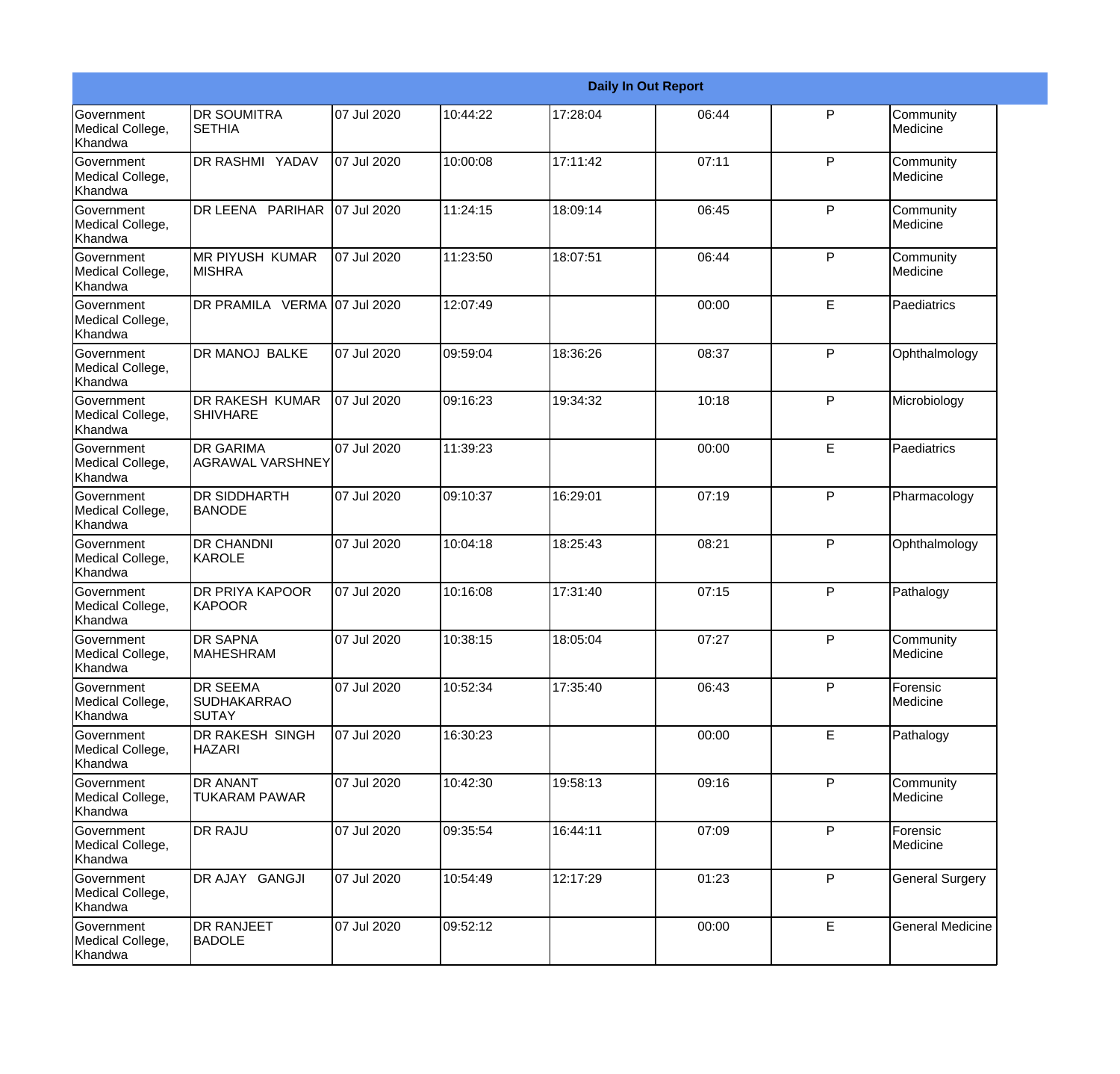| Assistant Professor Para Clinical   |                 |
|-------------------------------------|-----------------|
| Assistant Professor   Para Clinical |                 |
|                                     |                 |
| Assistant Professor Para Clinical   |                 |
| Statistician                        | Para Clinical   |
|                                     |                 |
| Professor                           | <b>Clinical</b> |
| Assistant Professor Clinical        |                 |
| Demonstrator/Tutor Para Clinical    |                 |
|                                     |                 |
| Associate Professor Clinical        |                 |
| Associate Professor Para Clinical   |                 |
|                                     |                 |
| Assistant Professor Clinical        |                 |
| Demonstrator/Tutor Para Clinical    |                 |
| Associate Professor Para Clinical   |                 |
|                                     |                 |
| Professor                           | Para Clinical   |
| Professor                           | Para Clinical   |
|                                     |                 |
| Professor                           | Para Clinical   |
| Demonstrator/Tutor Para Clinical    |                 |
| Professor                           | Clinical        |
|                                     |                 |
| Assistant Professor Clinical        |                 |
|                                     |                 |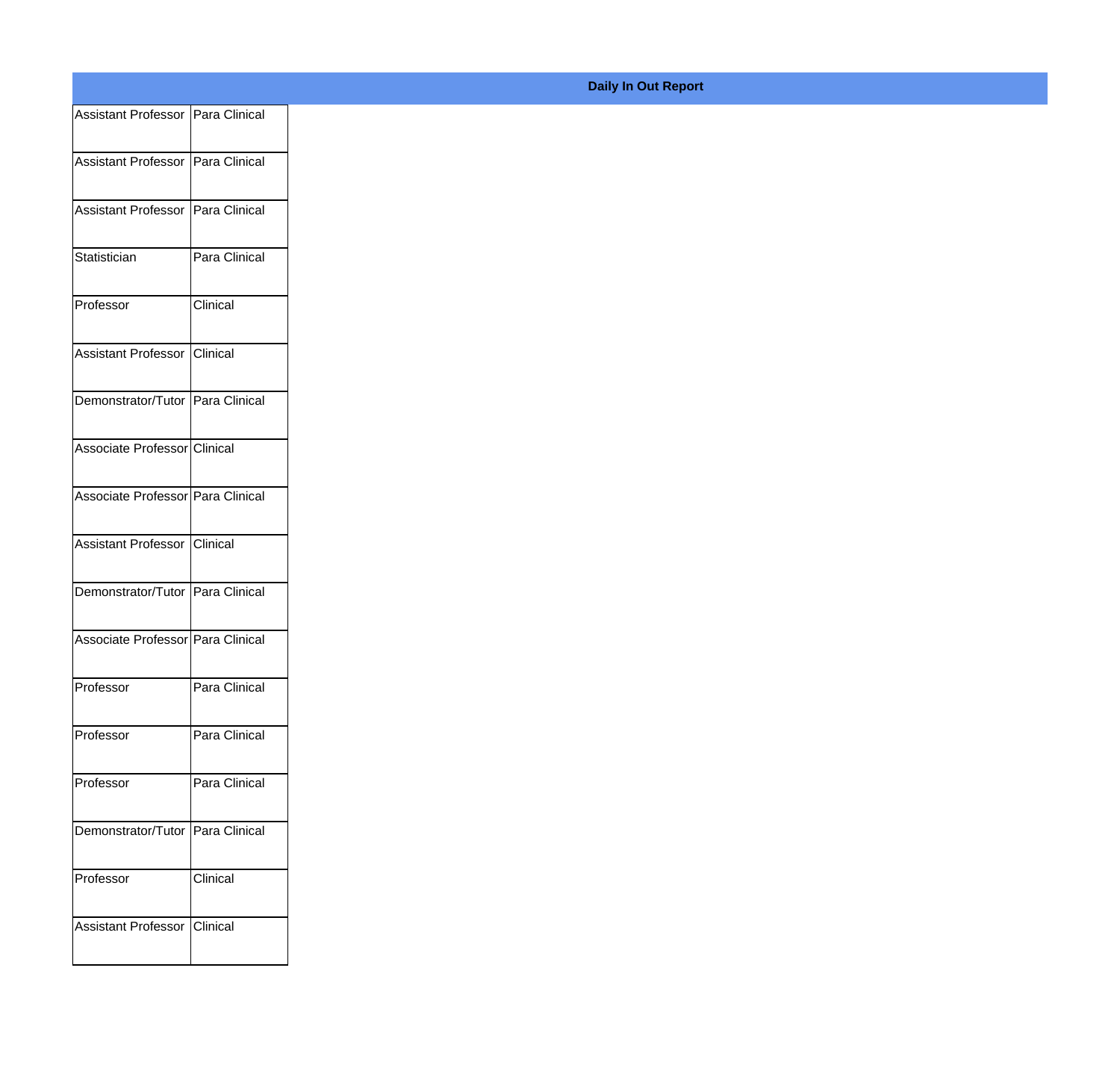|                                                  |                                              |             |          | <b>Daily In Out Report</b> |       |    |                             |
|--------------------------------------------------|----------------------------------------------|-------------|----------|----------------------------|-------|----|-----------------------------|
| Government<br>Medical College,<br>Khandwa        | IDR ARUN KUMAR<br>IPARGI                     | 07 Jul 2020 | 09:00:34 |                            | 00:00 | E  | <b>General Surgery</b>      |
| Government<br>Medical College,<br>Khandwa        | <b>DR ASHOK</b><br>BHAUSAHEB NAJAN           | 07 Jul 2020 | 09:58:56 | 17:35:32                   | 07:37 | P  | Forensic<br>Medicine        |
| Government<br>Medical College,<br>Khandwa        | <b>I</b> DR SANGEETA<br><b>CHINCHOLE</b>     | 07 Jul 2020 | 10:47:14 |                            | 00:00 | E  | Physiology                  |
| <b>Government</b><br>Medical College,<br>Khandwa | DR NEERAJ KUMAR                              | 07 Jul 2020 | 09:48:59 | 19:05:19                   | 09:17 | P  | Dentisry                    |
| Government<br>Medical College,<br>Khandwa        | <b>IDR VIJAY NAYAK</b>                       | 07 Jul 2020 | 11:03:23 | 19:12:00                   | 08:09 | P  | Anatomy                     |
| Government<br>Medical College,<br>Khandwa        | DR NISHA MANDLOI<br>IPANWAR                  | 07 Jul 2020 | 09:45:24 | 15:35:00                   | 05:50 | P  | Obstetrics &<br>Gynaecology |
| Government<br>Medical College,<br>Khandwa        | <b>IDR NANDINI DIXIT</b>                     | 07 Jul 2020 | 12:30:07 |                            | 00:00 | E  | Paediatrics                 |
| Government<br>Medical College,<br>Khandwa        | IDR SATISH<br><b>CHANDEL</b>                 | 07 Jul 2020 | 10:07:40 | 19:01:00                   | 08:54 | P  | Pharmacology                |
| Government<br>Medical College,<br>Khandwa        | DR YASHPAL RAY                               | 07 Jul 2020 | 11:15:32 |                            | 00:00 | E  | Anatomy                     |
| Government<br>Medical College,<br>Khandwa        | <b>DR SHAILENDRA</b><br><b>SINGH CHOUHAN</b> | 07 Jul 2020 | 10:54:19 | 10:54:34                   | 00:00 | AB | Orthopaedics                |